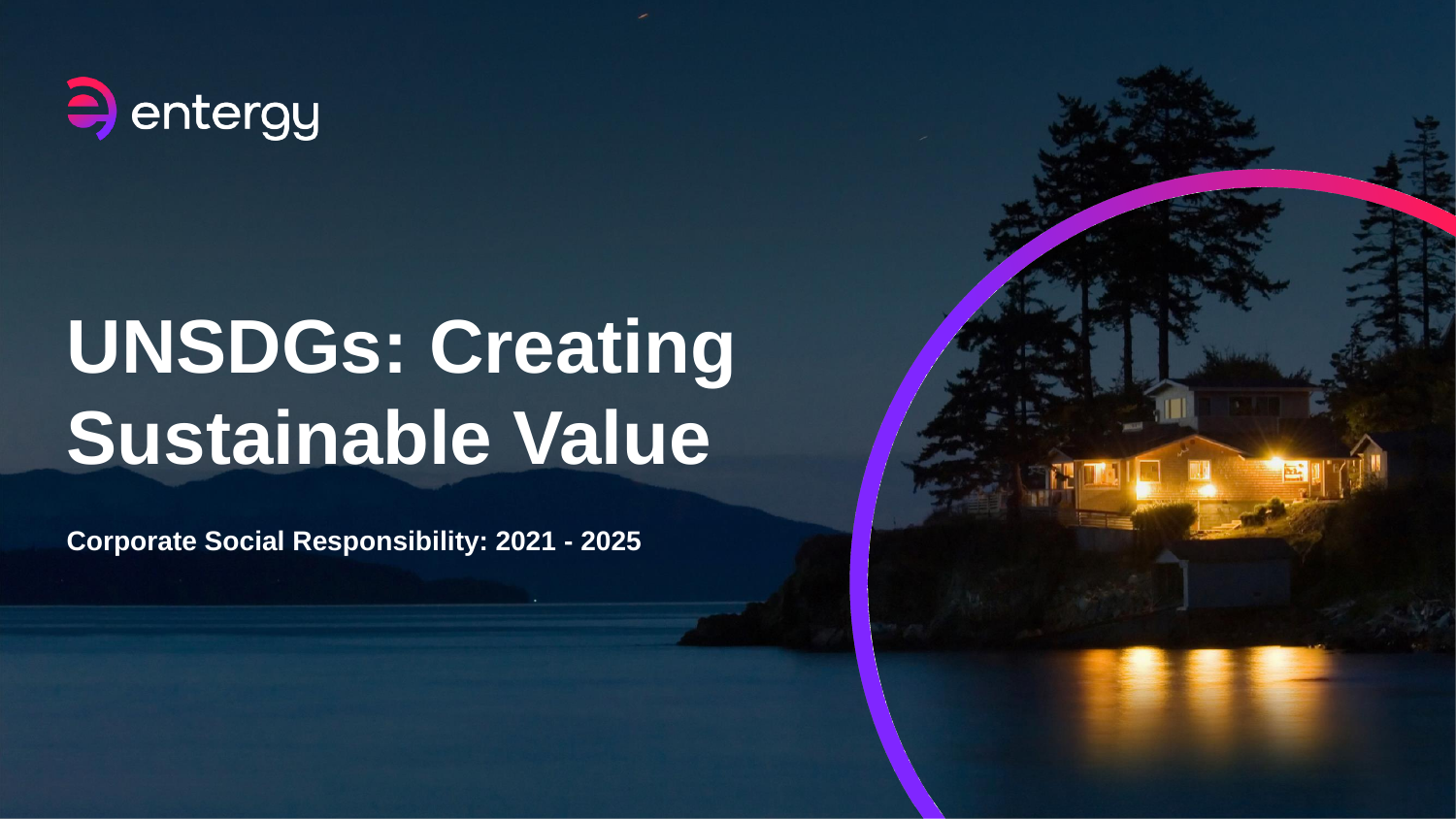**Entergy embraces the United Nations Sustainable Development Goals and has identified eight primary impact areas that align most closely with our CSR mission, philanthropic focus areas and strategic pillars.** 

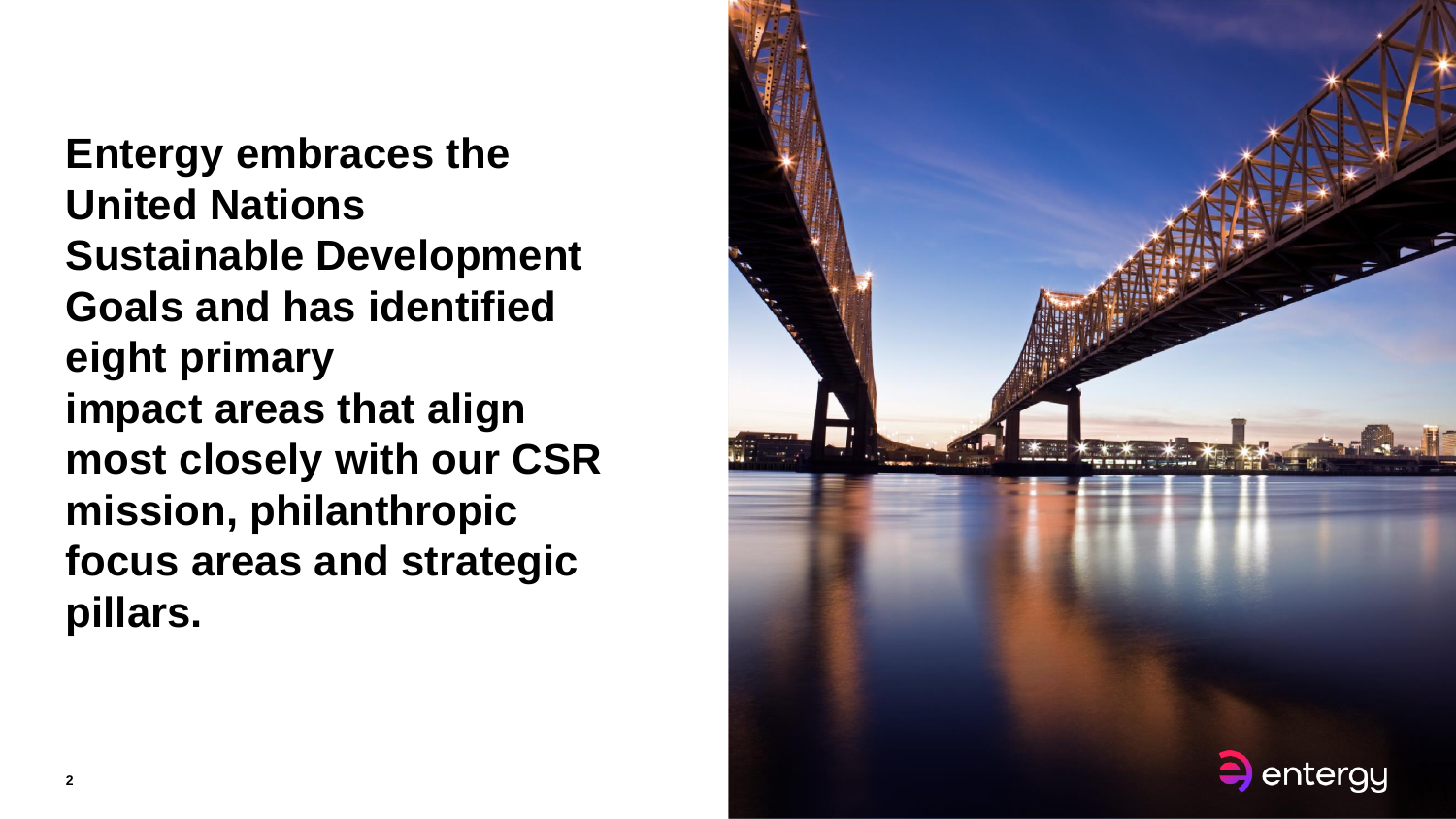# **Our Primary UNSDG Impact Areas**







End poverty in all its forms everywhere

End hunger, achieve food security and improved nutrition

## **No Poverty Zero Hunger Quality Education Affordable and**

Ensure inclusive and equitable quality education and promote lifelong learning opportunities for all

# **Clean Energy**

Ensure access to affordable, reliable, sustainable and modern energy for all

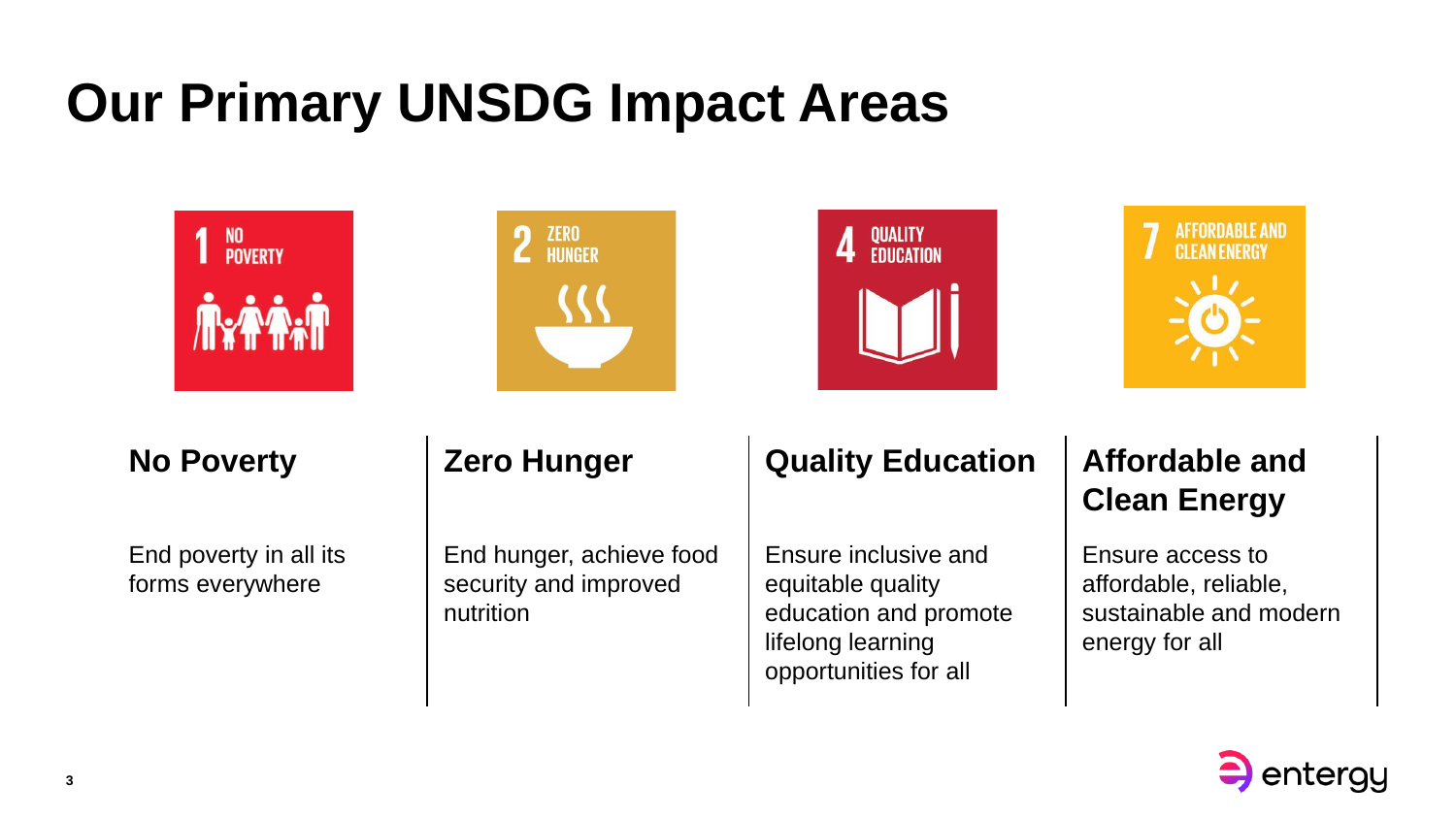# **Our Primary UNSDG Impact Areas (cont.)**







# **PARTNERSHIPS**<br>FOR THE GOALS

### **Decent Work and Economic Growth**

Promote sustained, inclusive and sustainable economic growth, full and productive employment and decent work for all

Protect, restore and promote sustainable use of terrestrial ecosystems, sustainably manage forests, and halt/reverse land degradation and halt biodiversity loss

### **Life on Land Peace, Justice and Strong Institutions**

Promote peaceful and inclusive societies for sustainable development, provide access to justice for all and build effective, accountable and inclusive institutions at all levels

# **Partnerships for the Goals**

Strengthen the means of implementation and revitalize the global partnership for sustainable development

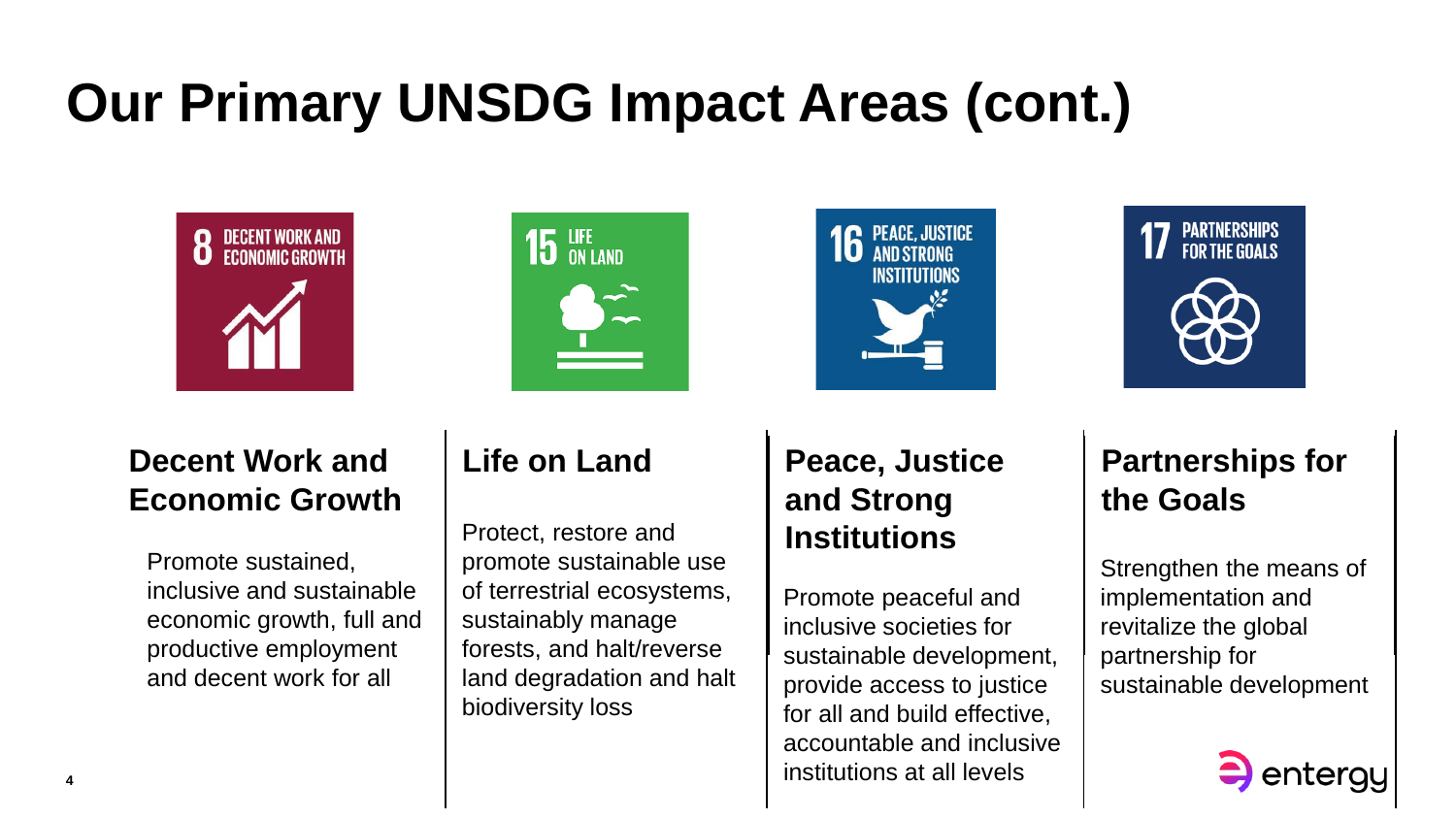

**Tax Credit** No. 2007 No. 2012 No. 2013 No. 2014 No. 2014 No. 2014 No. 2014 No. 2014 No. 2014 No. 2014 No. 2014 No. 2014 No. 2014 No. 2014 No. 2014 No. 2014 No. 2014 No. 2014 No. 2014 No. 2014 No. 2014 No. 2014 No. 2014 No



**Program Area Long-term** 

**Earned Income Tax Credit** is one of the nation's most effective means of lifting people out of poverty. Since 2009, we have helped 164,000 individuals and families work toward financial stability by filing for and receiving \$298 million in EITC refunds.



**Vision/Outcomes**

To lift working families out of poverty by making sure they receive the EITC that they have earned and deserve.



### **3-5 Year KPIs\*/Outputs**

**2021** \$16M in refunds

**2023** \$50M in refunds

**2025** \$90M in refunds

Support policy change for state tax relief and credits for low-income populations

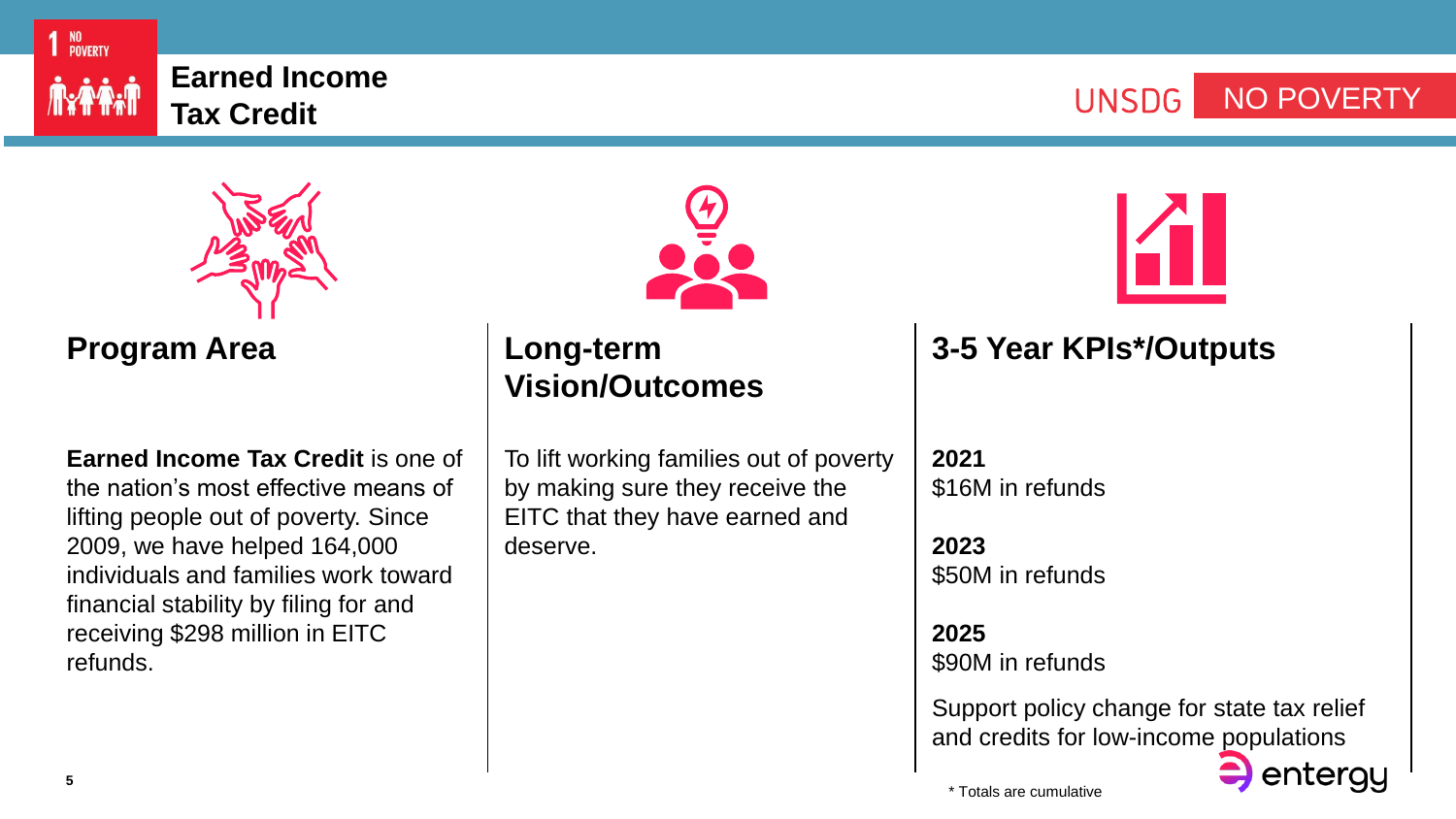





**Program Area Long-term** 



**Vision/Outcomes**

Food Insecurity End hunger, achieve food security and improved nutrition and promote sustainable agriculture



### **3-5 Year KPIs\*/Outputs**

**2021** 500,000 meals

**2023** 1,500,000 meals

**2025** 2,600,000 meals

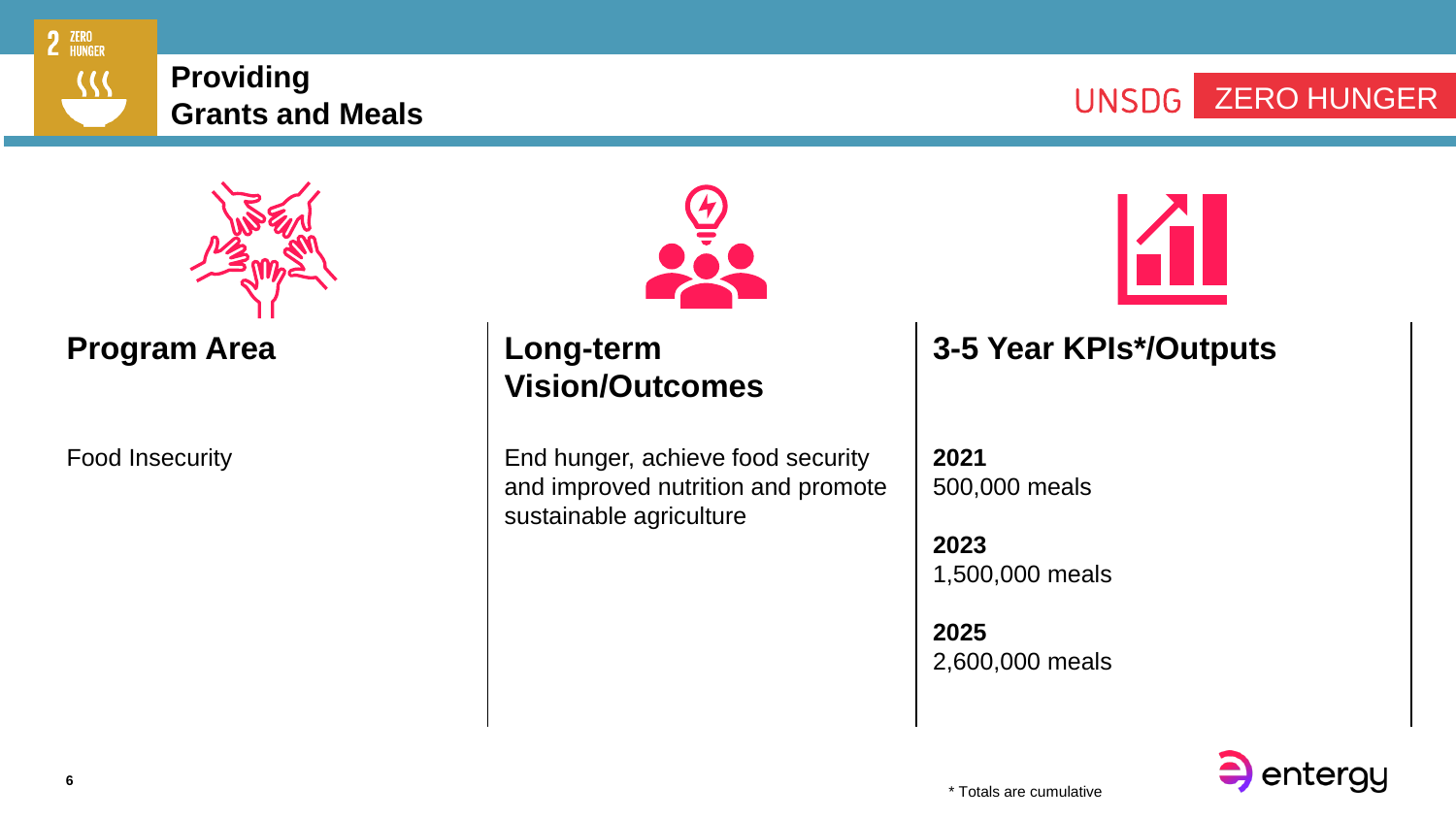

# **Volunteer**

**Hours** Mathematics Hours<br>
Hours



**Program Area Long-term** 



# **Vision/Outcomes**

Food Insecurity End hunger, achieve food security and improved nutrition and promote sustainable agriculture



### **3-5 Year KPIs\*/Outputs**

#### **2021**

6,000 hours of volunteer service

#### **2023**

18,000 hours of volunteer service

**2025** 30,000 hours of volunteer service

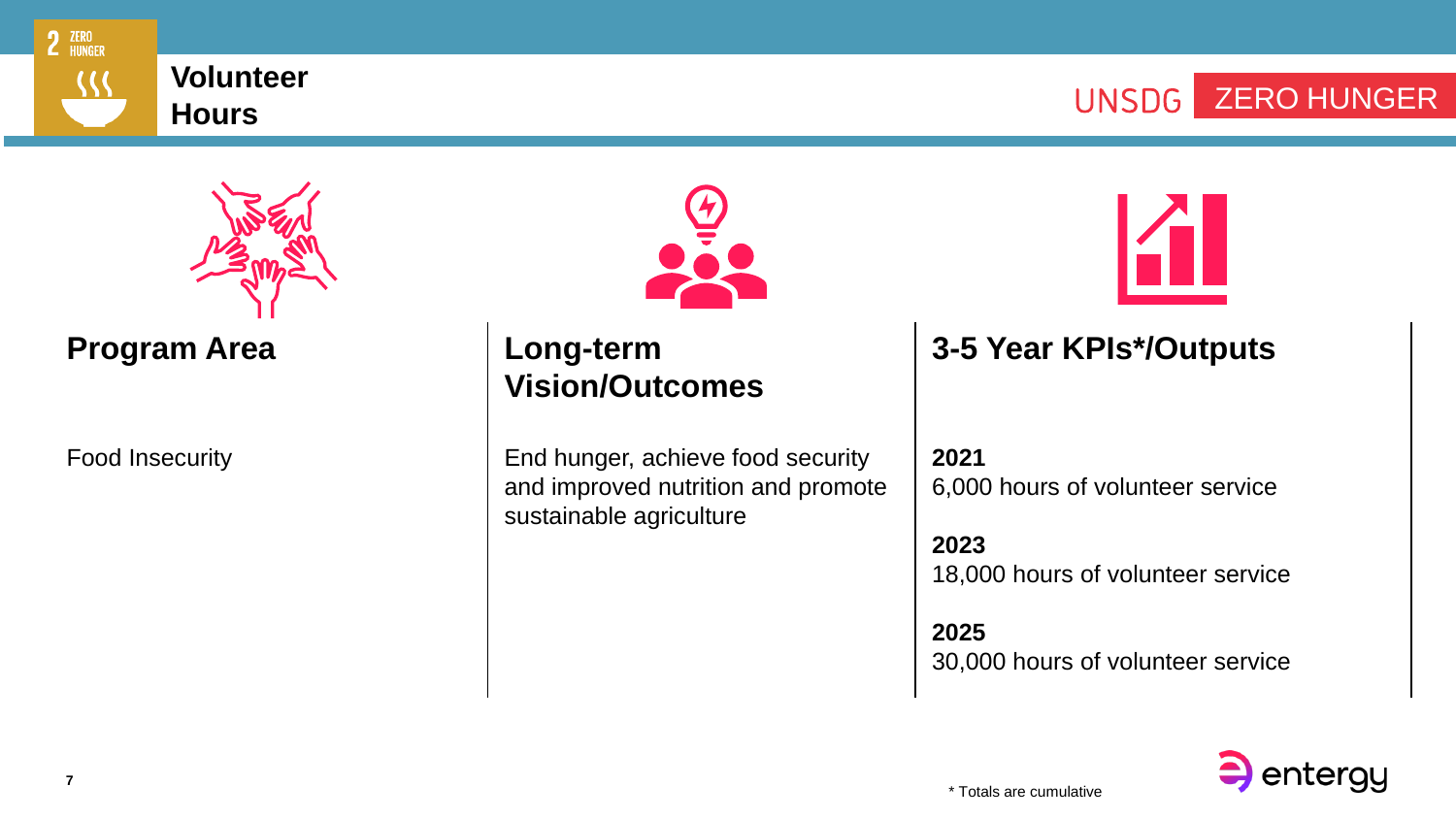

# UNSDG QUALITY EDUCATION



**Program Area Long-term** 



# **Vision/Outcomes**

K-12 Education **Support prosperity, growth and** economic mobility across Entergy's service area by ensuring access to free, equitable and quality primary and secondary education leading to relevant and effective learning outcomes



### **3-5 Year KPIs/Outputs**

Impact the lives of over 200,000 public school children across Arkansas, Louisiana, Mississippi, and Texas through quality teachers and school supports to ensure increased academic growth year over year as measured by state-reported results

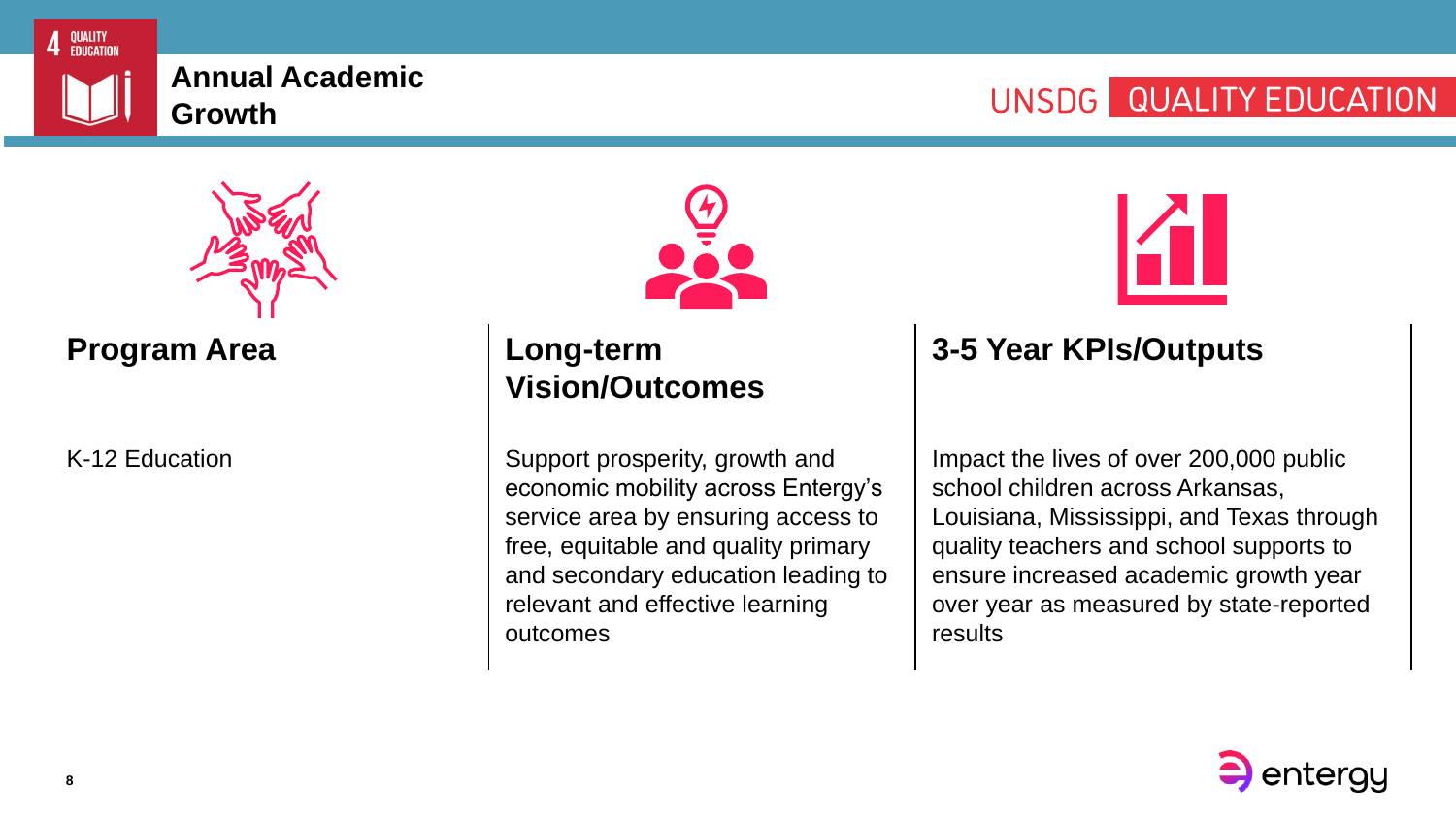

## UNSDG QUALITY EDUCATION



**Program Area Long-term** 



# **Vision/Outcomes**

K-12 Education **Support prosperity, growth and** economic mobility across Entergy's service area by growing the STEM talent pipeline through STEM exposure support for STEM education.



### **3-5 Year KPIs\*/Outputs**

#### **2021**

Engage 50,000 students in STEM

#### **2023**

Engage 150,000 students in STEM

#### **2025**

Engage 250,000 students in STEM

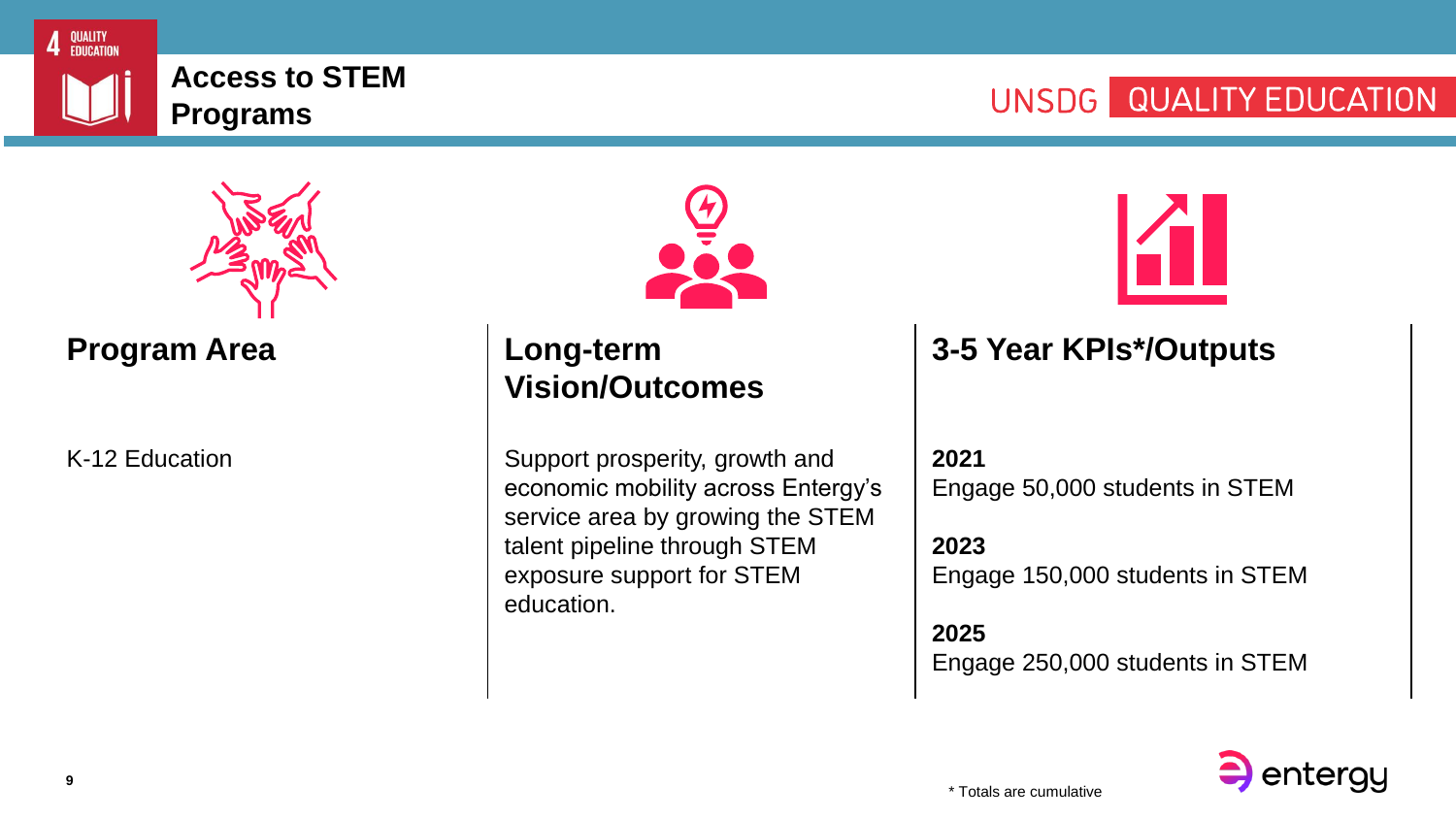

# UNSDG QUALITY EDUCATION



### **Program Area Long-term**

Post-Secondary Education - Universities, community and technical colleges across AR, LA, MS, and TX



# **Vision/Outcomes**

Support prosperity, growth and economic mobility across Entergy's service area by increasing access to affordable and quality technical, vocational and tertiary education, including university



### **3-5 Year KPIs\*/Outputs**

#### **2021**

325 scholarships awarded

#### **2023**

1,005 scholarships awarded

#### **2025**

1,725 scholarships awarded

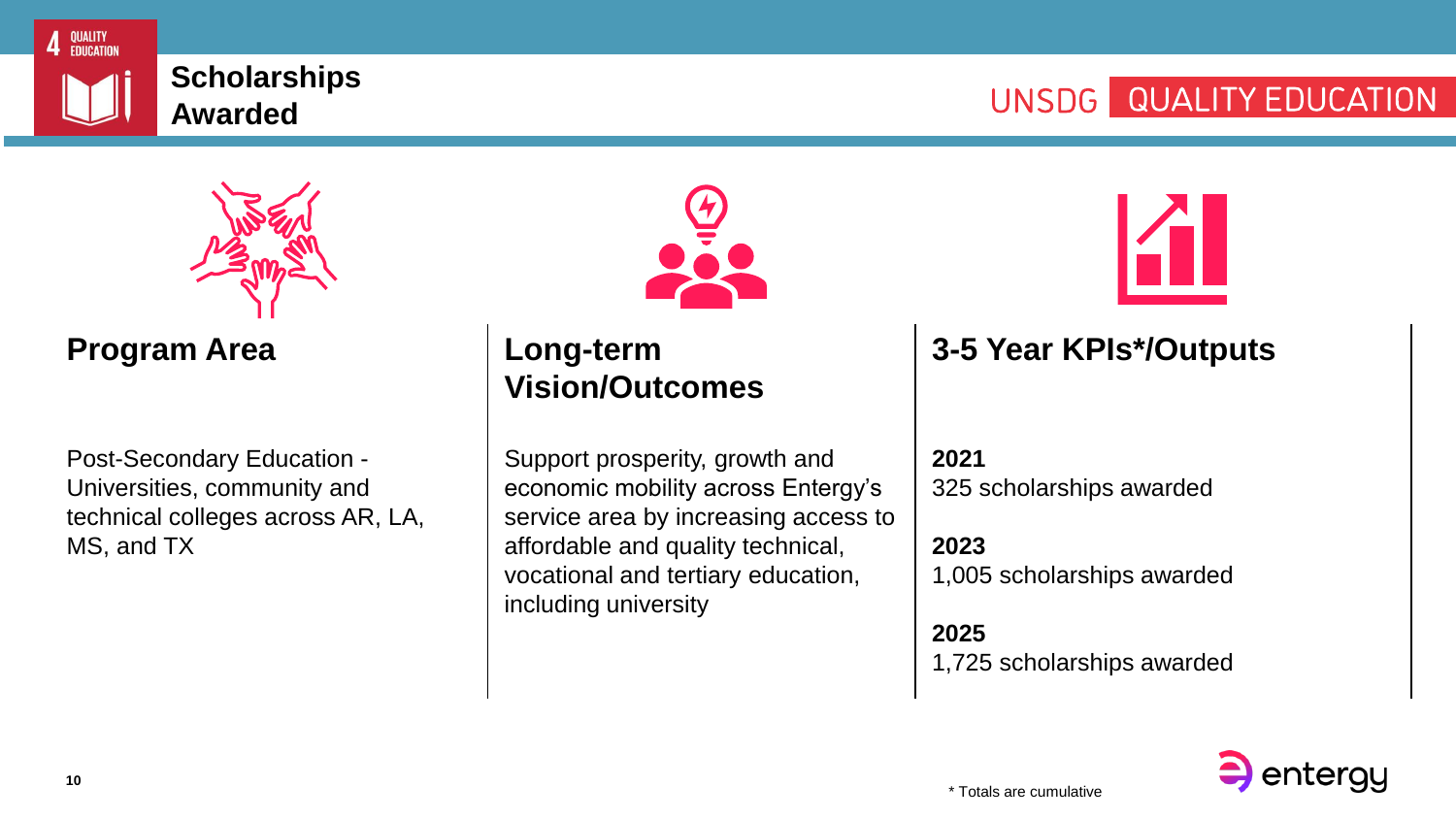

#### **LIHEAP**

#### UNSDG AFFORDABLE AND CLEAN ENERGY



**Program Area** | Long-term

**LIHEAP** (Low Income Heating and Energy Assistance Program)



# **Vision/Outcomes**

To ensure that all customers have access to affordable and clean energy, regardless of their ability to pay



### **3-5 Year KPIs\*/Outputs**

- Increase overall LIHEAP funding of \$3.4 billion and change authorizing statute to include energy burden as the mechanism for distributing funds.
	- $\geq 2021$ : \$88.5M in bills paid
	- ➢ 2023: \$225M in bills paid
	- $\geq$  2025: \$345M in bills paid

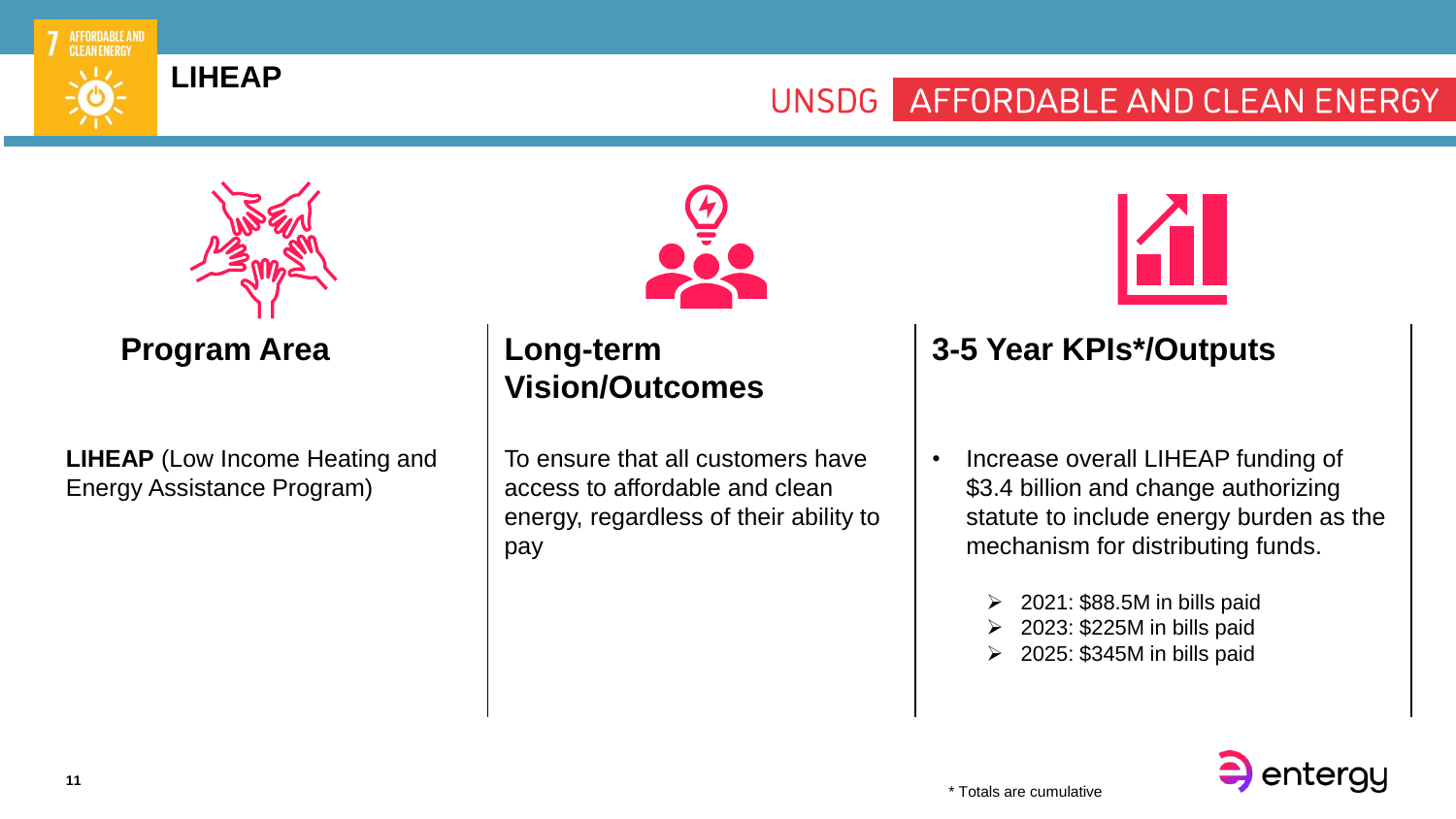

#### **Power to Care**

#### UNSDG AFFORDABLE AND CLEAN ENERGY



**Program Area Long-term** 



# **Vision/Outcomes**

Power to Care To ensure that all customers have access to affordable and clean energy, regardless of their ability to pay



### **3-5 Year KPIs\*/Outputs**

#### **2021**

\$3.2 million raised and 12,800 bills paid

#### **2023**

\$10 million raised and 40,000 bills paid

#### **2025**

\$15 million raised and 60,000 bills paid

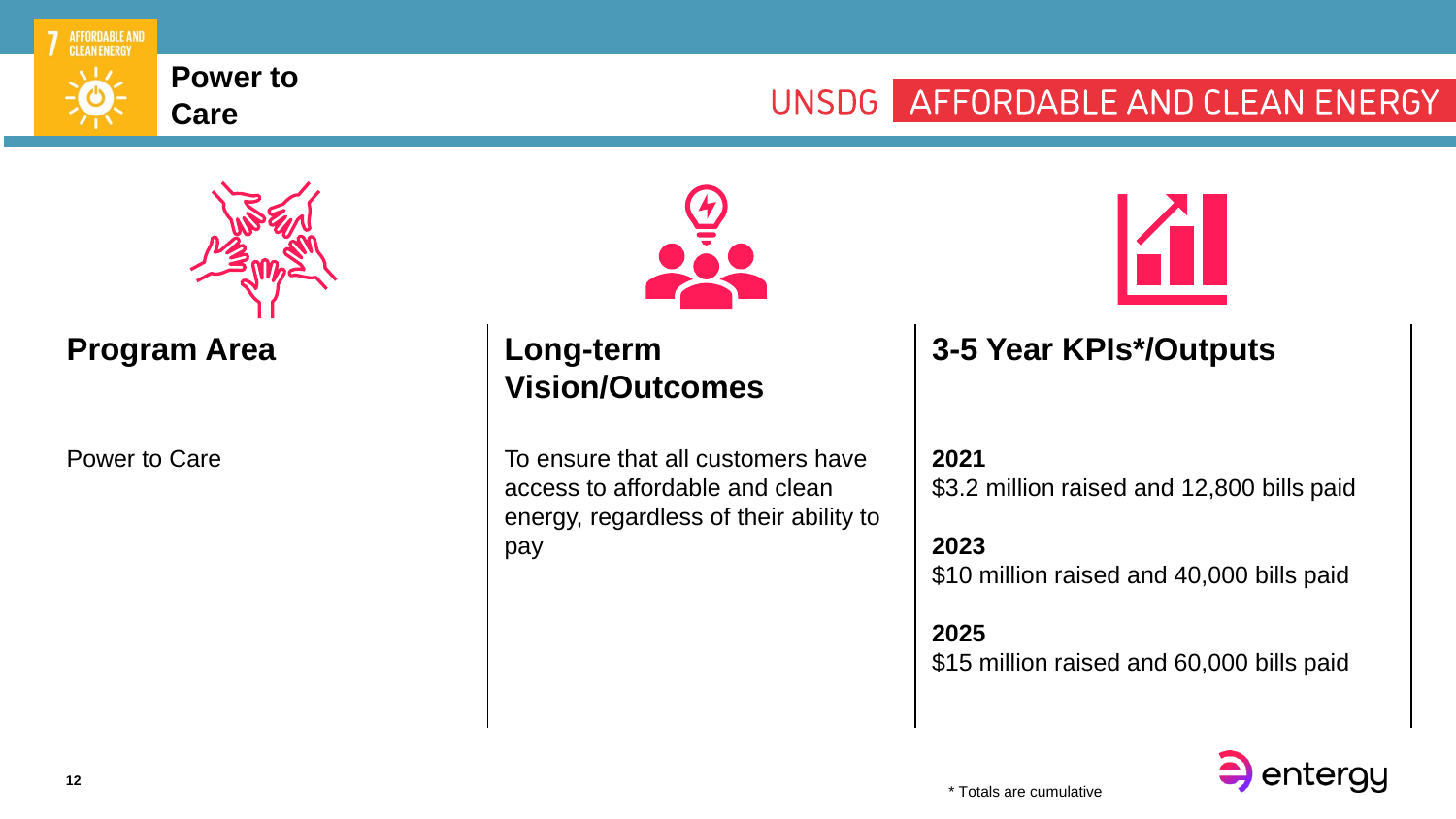

# **Training Example 20 Training DECENT WORK AND ECONOMIC GROWTH**



**Program Area Long-term** 



# **Vision/Outcomes**

Workforce Training  $\vert$  Support prosperity, growth and economic mobility across Entergy's service area by increasing access to training programs resulting in industry-recognized credentials for high demand, living wage jobs



### **3-5 Year KPIs\*/Outputs**

#### **2021**

1,258 individuals earning credentials

#### **2023**

3,000 individuals earning credentials

#### **2025**

5,000 individuals earning credentials

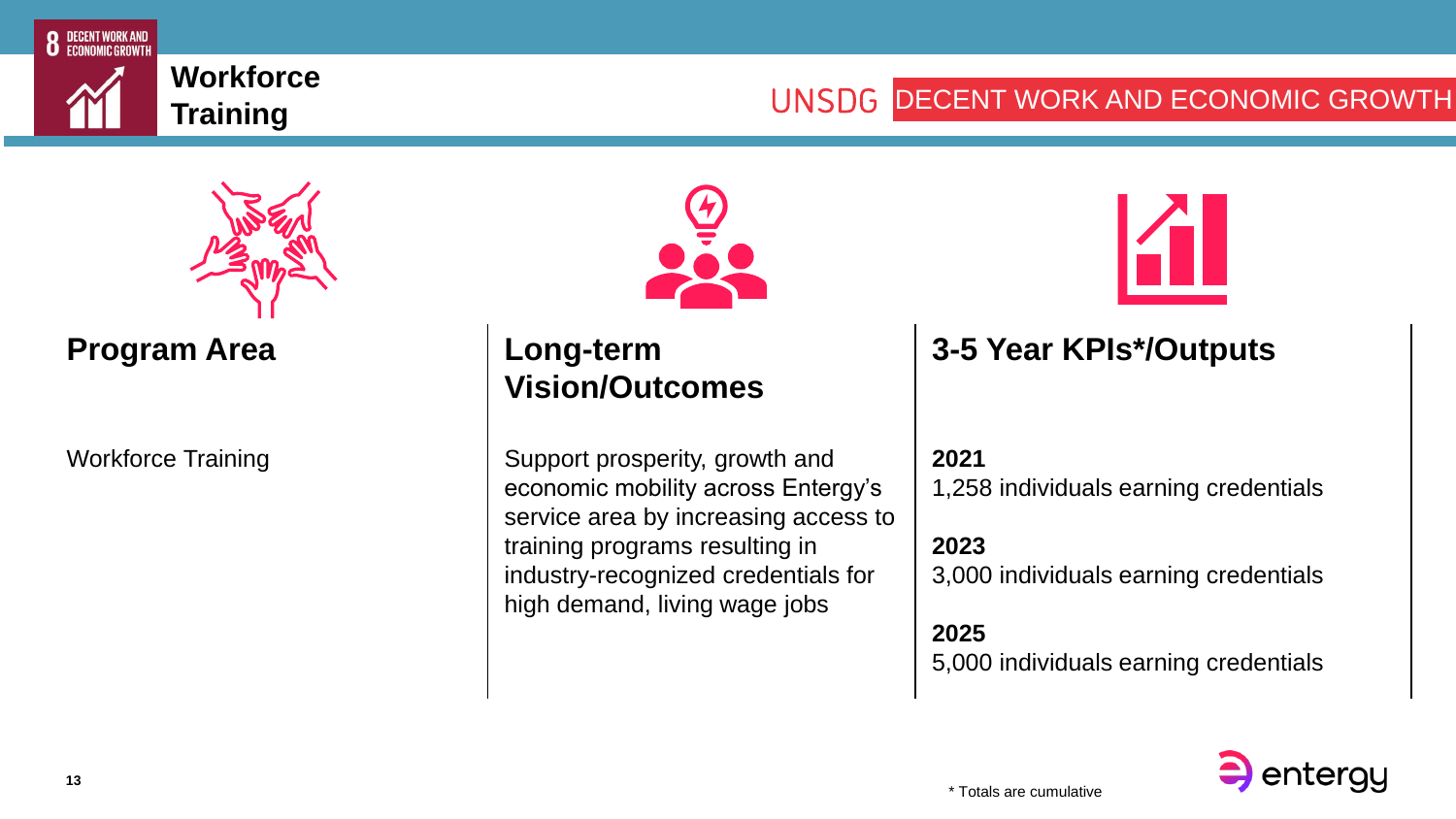

# **Financial Services DECENT WORK AND ECONOMIC GROWTH**



**Program Area Long-term** 



# **Vision/Outcomes**

Economic Stability **Strengthen** the capacity of domestic financial institutions to encourage and expand access to banking, insurance and financial services for all



### **3-5 Year KPIs\*/Outputs**

**2021**

200 bank accounts opened

**2023**

2,000 bank accounts opened

**2025** 10,000 bank accounts opened

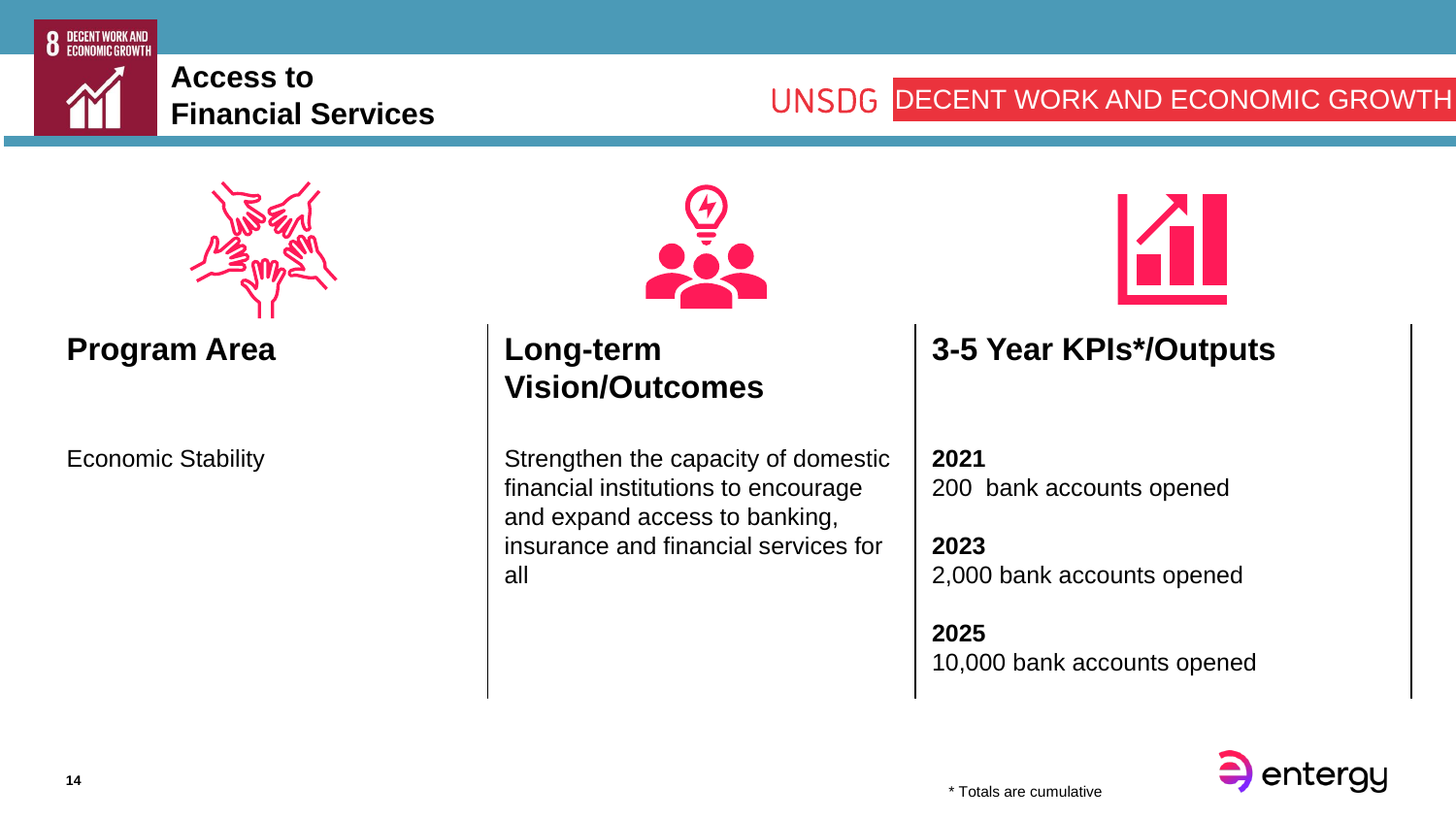

# **Trees Planted**





**Program Area Long-term** 

Tree planting and distribution **Protect**, restore and promote



# **Vision/Outcomes**

sustainable use of terrestrial ecosystems, sustainably manage forests, and halt/reverse land degradation and halt biodiversity



### **3-5 Year KPIs\*/Outputs**

#### **2021**

10,000 trees planted/distributed

#### **2023**

30,000 trees planted/distributed

**2025** 50,000 trees planted/distributed

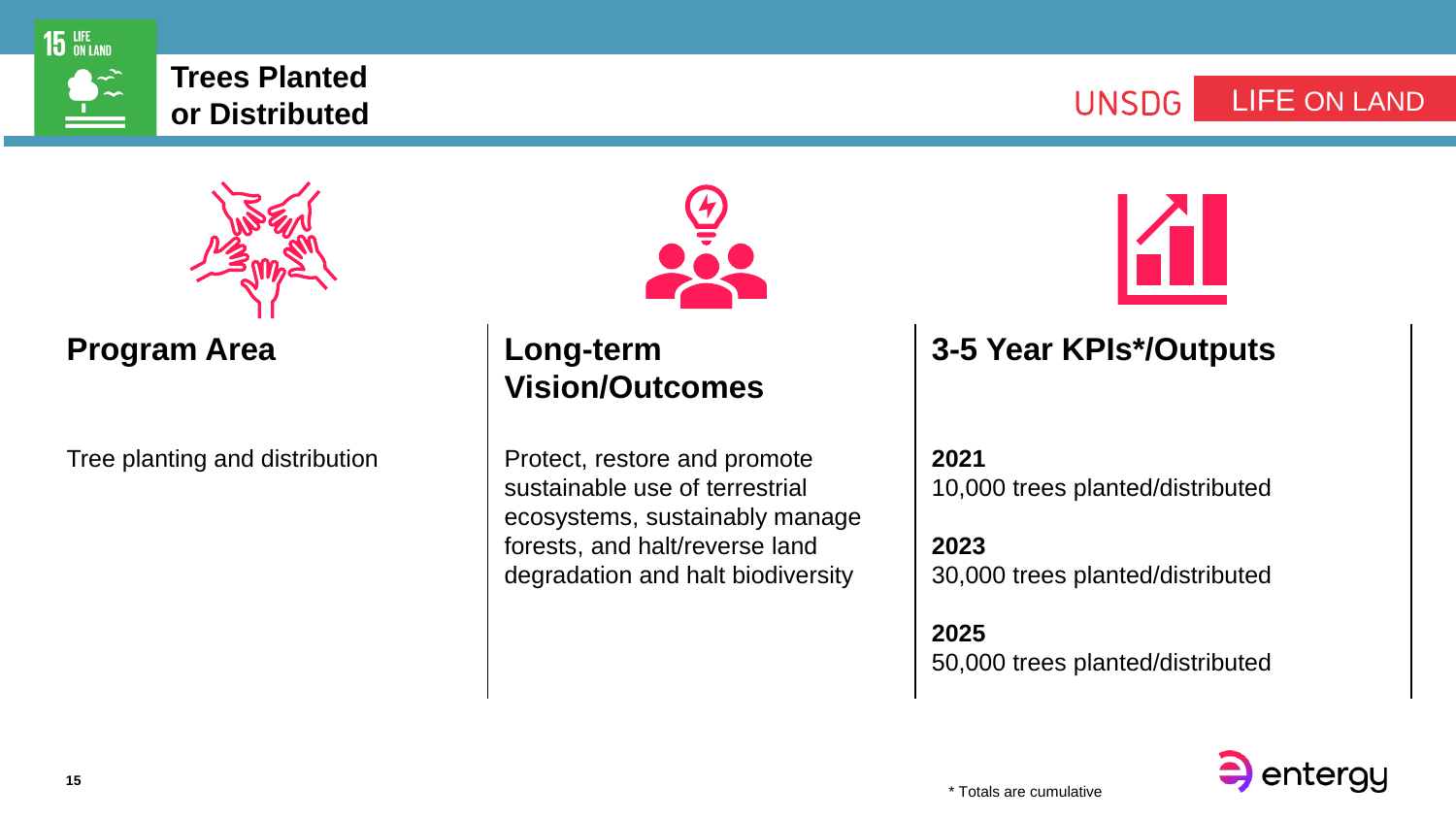

# **Acres Restored**

**or Conserved and Serverse Conserved** and the conserved and  $\mathsf{UNSDG}$  **LIFE ON LAND** 



**Program Area Long-term** 

Restoration and conservation **Protect**, restore and promote



# **Vision/Outcomes**

sustainable use of terrestrial ecosystems, sustainably manage forests, and halt/reverse land degradation and halt biodiversity loss



### **3-5 Year KPIs\*/Outputs**

#### **2021**

400 acres restored/conserved

#### **2023**

1,200 acres restored/conserved

#### **2025** 2,000 acres restored/conserved

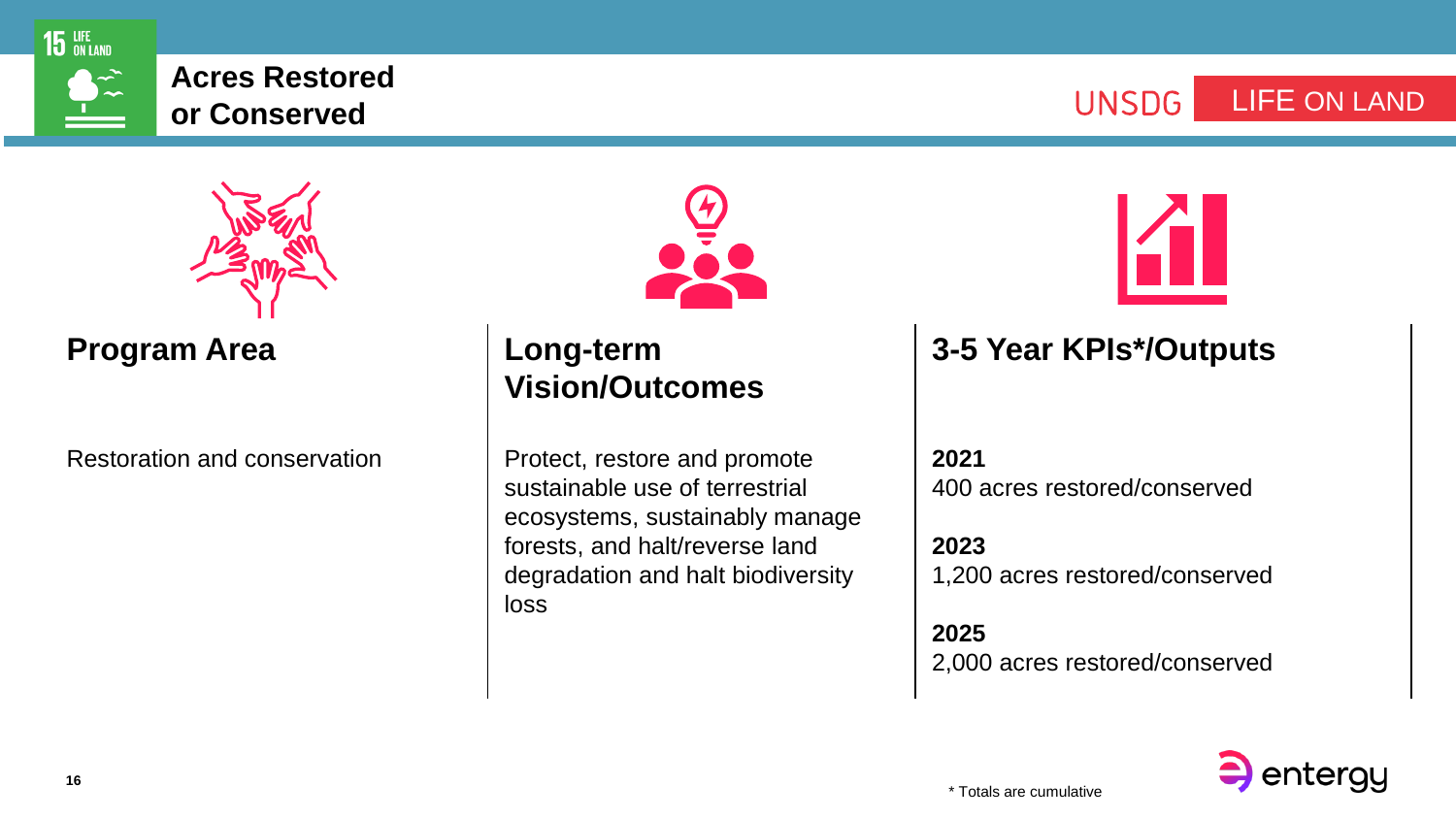

# **Volunteer**

**Hours** LIFE ON LAND



**Program Area Long-term** 



# **Vision/Outcomes**

Environmental volunteerism **Protect**, restore and promote sustainable use of terrestrial ecosystems, sustainably manage forests, and halt/reverse land degradation and halt biodiversity loss



### **3-5 Year KPIs\*/Outputs**

#### **2021**

2,000 environmental volunteer hours

#### **2023**

6,000 environmental volunteer hours

#### **2025**

10,000 environmental volunteer hours

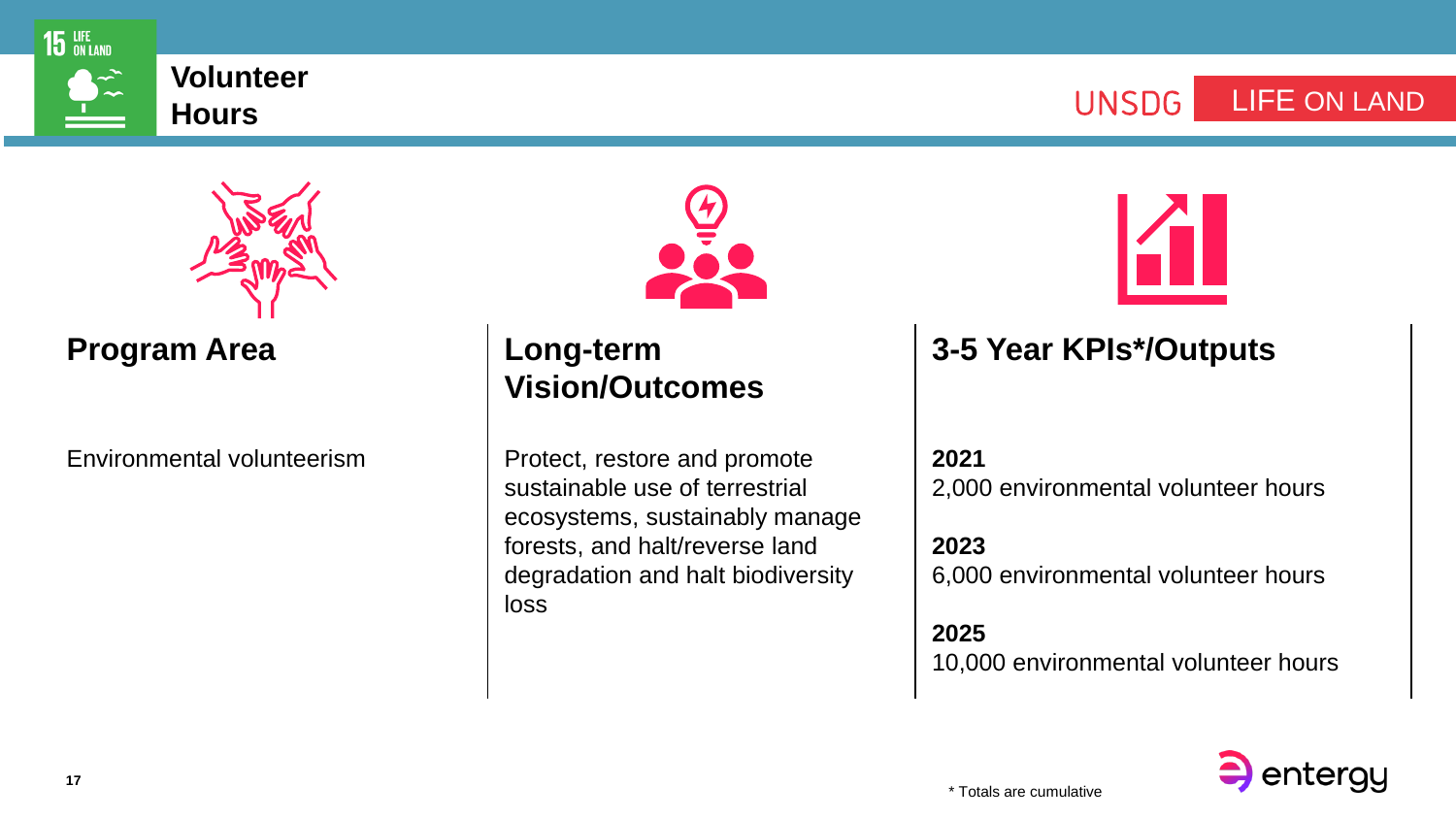

# **Hours Example 2011**



**Program Area Long-term** 



# **Vision/Outcomes**

Legal Pro Bono **Promote peaceful and inclusive** societies for sustainable development, provide access to justice for all and build effective, accountable and inclusive institutions at all levels



### **3-5 Year KPIs\*/Outputs**

#### **2021**

1,300 pro bono hours, 80% participation

#### **2023**

1,700 pro bono hours, 85% participation

#### **2025**

1,900 pro bono hours, 90% participation

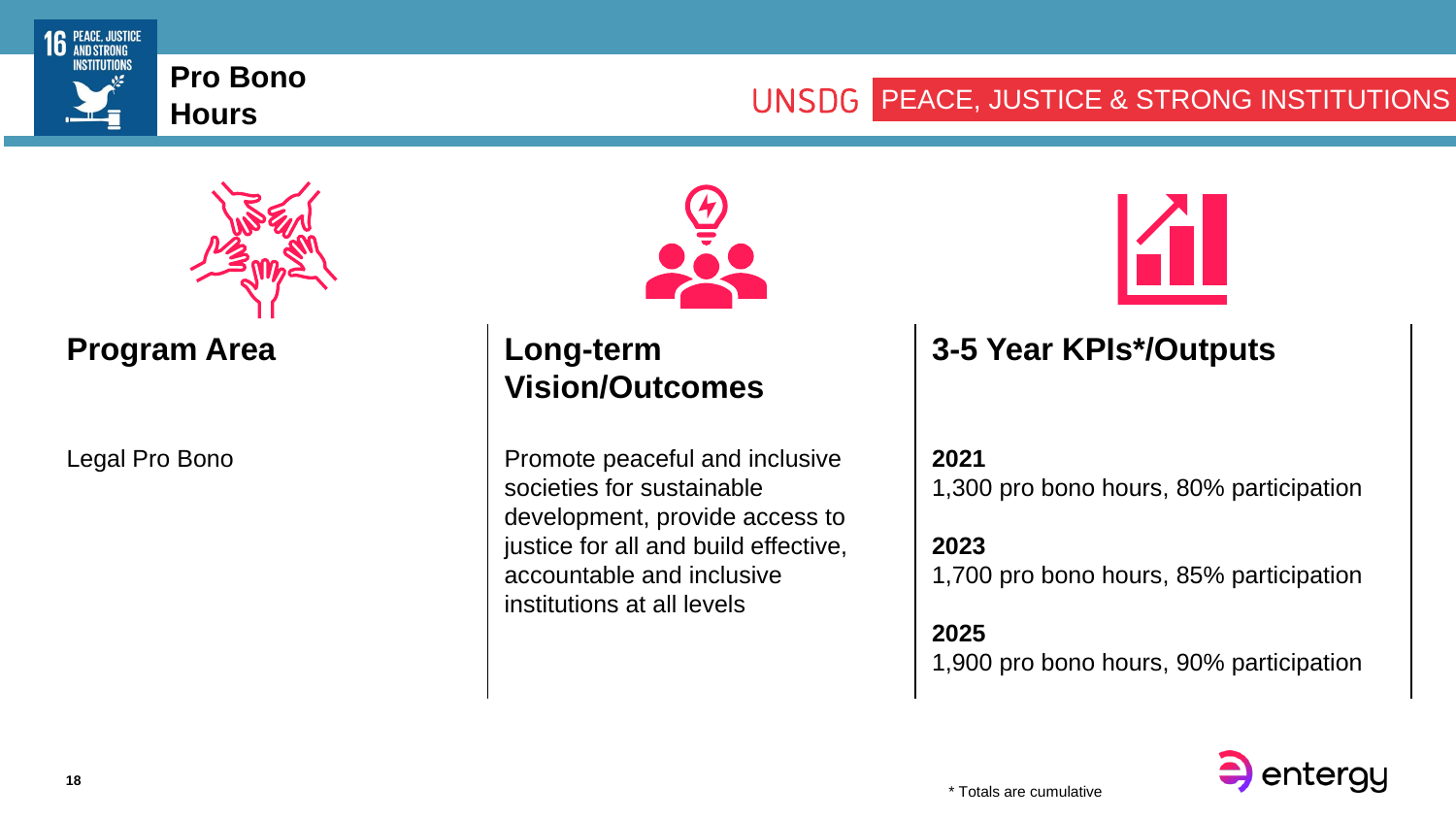

**Employee Engagement/**

### Engagement/<br>Volunteerism **PARTNERSHIPS FOR THE GOALS**



**Program Area Long-term** 

Employee Engagement / Volunteerism



# **Vision/Outcomes**

Strengthen the means of implementation and revitalize the global partnership for sustainable development



### **3-5 Year KPIs\*/Outputs**

#### **2021**

100,000 hours of volunteer service

#### **2023**

300,000 hours of volunteer service

**2025** 500,000 hours of volunteer service